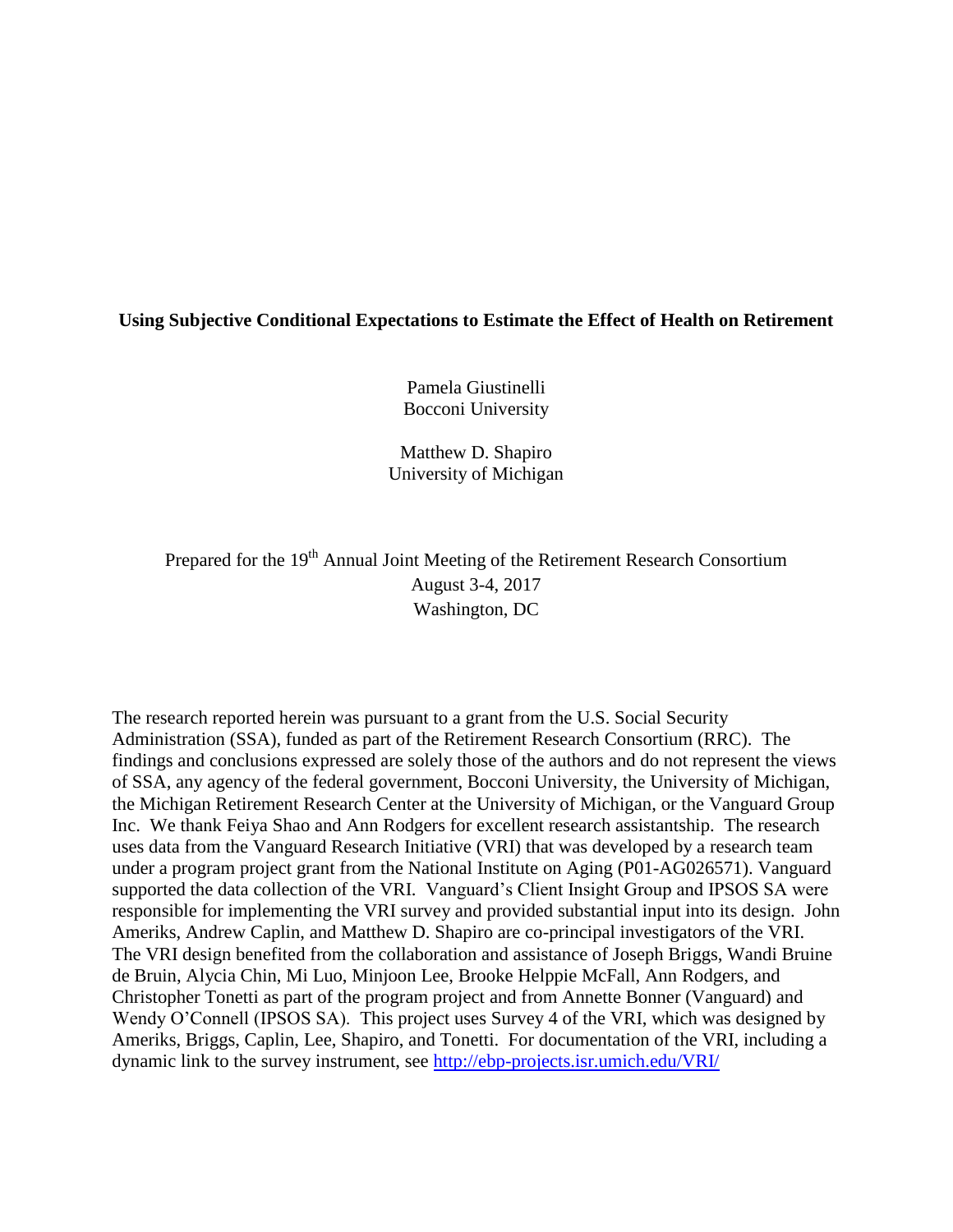The future solvency of the U.S. Social Security program is threatened by projected costs exceeding revenues. The feasibility and effectiveness of increasing the retirement age hinges on workers' ability to work longer, which in turn depends crucially on how workers' health evolves as they age.

Our paper provides a novel strategy for quantifying the causal relationship between the health and labor supply of older workers and for simulating the effects of hypothetical changes to the health distribution of the target population on the population's labor supply forecasts at specified horizons. In particular, our paper addresses the following research questions of interest to the Social Security Administration:

- 1. Will currently healthy older workers have the health capacity to work in two years? In four years?
- 2. Will currently healthy older workers work longer in two years? In four years?
- 3. How does working longer depend on health? What is the distribution of these causal effects of health on work for these workers?
- 4. How would population-level forecasts of labor supply at two and four years change if the probability of entering low health at those horizons were reduced?

We address these questions with novel survey data on the labor supply and health expectations of a sample of healthy older workers participating in the *Vanguard Research Initiative* (VRI). In the 2014 wave of the VRI, these respondents were asked to report the likelihood (on a 0-100 percent chance scale) that they will be working to specified horizons (two and four years) under alternative health scenarios ("high" and "low" health). They also reported their unconditional likelihoods of working to those horizons and of entering those health states.

To answer Question 1, we analyze respondents' expectations about their health in two and four years. The mean of the distribution of respondents' health expectations can be interpreted as a population-level forecast of the proportion of currently healthy and working older individuals who will be in high vs. low health. These forecasts, which are shown in Figure 1, provide population-level estimates of current workers' capacity to work at the specified horizons.

2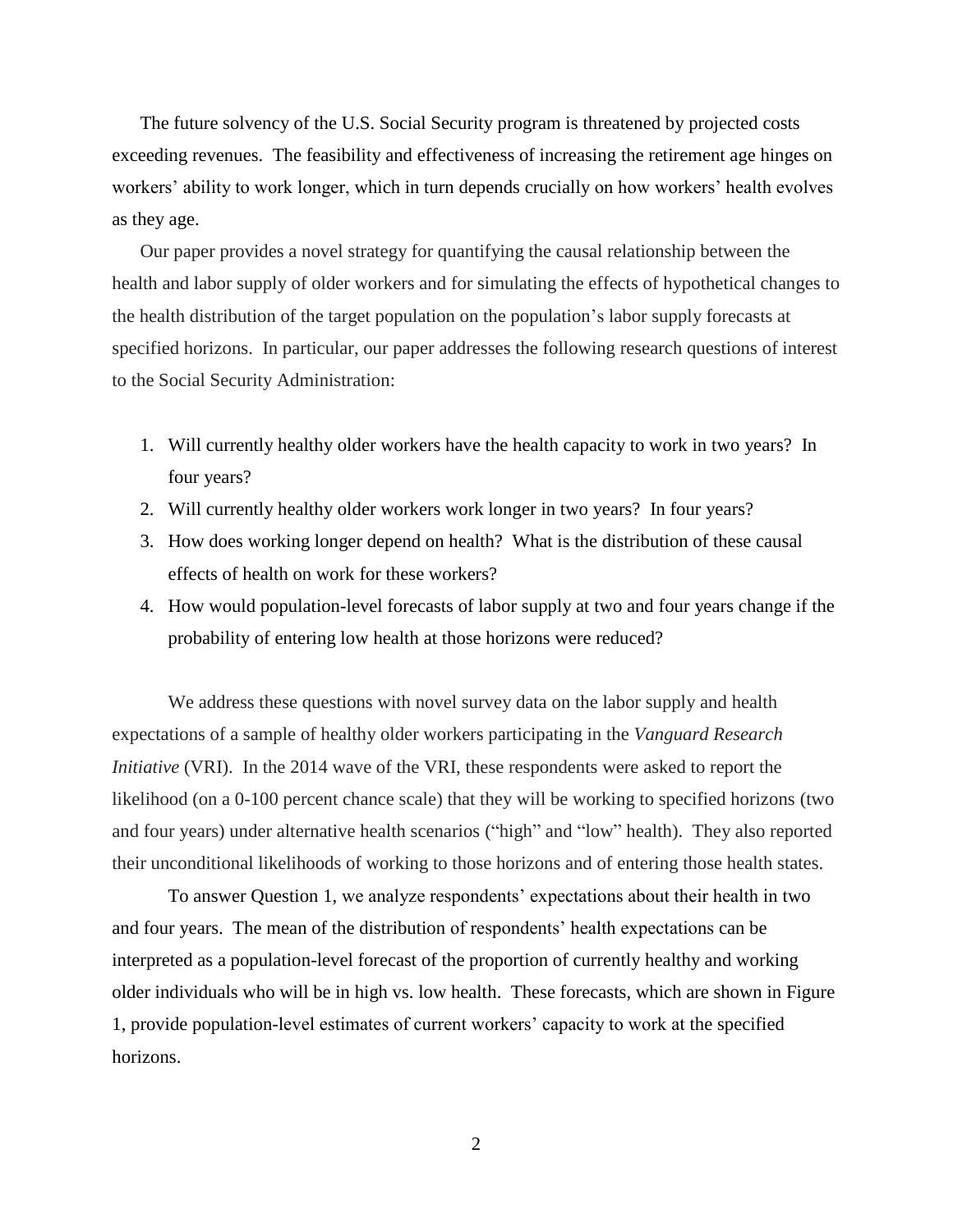For Question 2, we analyze respondents' unconditional expectations of working in two and four years. Once again, the mean of the distributions of respondents' working expectations yields a population forecast of the labor supply at the specified horizons. These forecasts, which are shown in Figure 2, represent population-level estimates of the proportions of currently healthy older workers who are predicted to work at the specified horizons.

For Question 3, we analyze respondents' expectations of working in two and four years where they turn out to be in high health or, alternatively, in low health. The mean of the distribution of subjective working expectations *conditional* on remaining in high health in two (four) years is an estimate of the *hypothetical* or *counterfactual* proportion of current workers who would work in two (four) years if all of them happened to remain in high health in two (four) years. The mean of the distribution of subjective working expectations, conditional on entering low health, has a symmetric interpretation. The difference between these two hypothetical or counterfactual quantities yields the subjective *ex ante* treatment effect (SATE) of health on work at the individual level. Figure 3 shows population estimates of the (absolute value of the) average SATE (ASATE) at two and four years.

For question 4, we use our SATE estimates to simulate the effect of reducing in half each person's baseline likelihood of entering low health in two and four years on the population labor supply forecasts at those horizons. We find that these hypothetical changes in the chances of entering low health increase the estimates of the proportion of individuals predicted to work in two years by 2 percentage points and in four years by 3 percentage points. Figure 4 shows the four-year estimates.